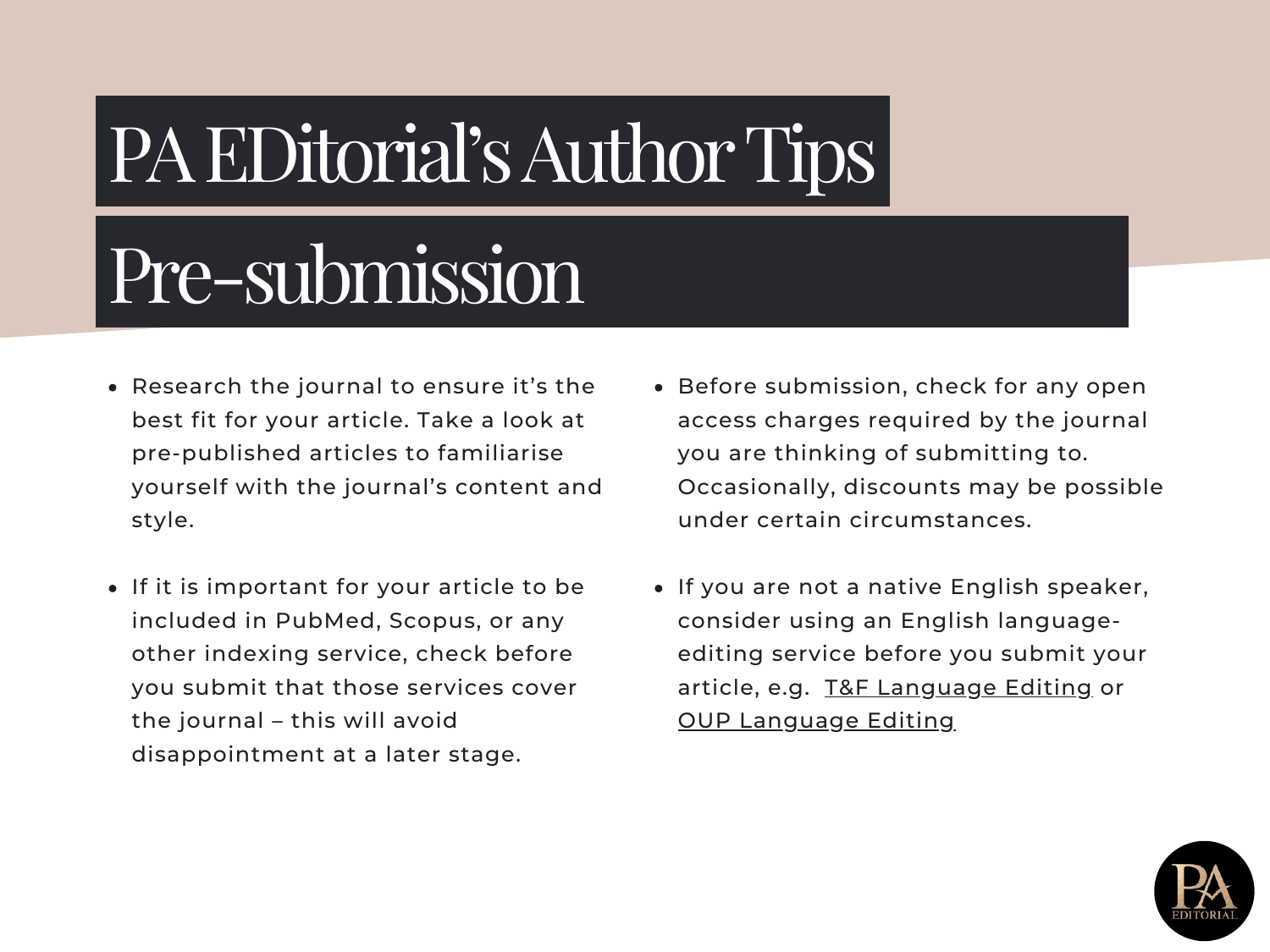# Submission

- Follow the preparation and submission guidelines on the website to ensure your manuscript meets all the journal requirements, e.g. house style, citation methods, the inclusion of identifying author information, selection of the appropriate article type.
- Pay attention to word count limits and what they can include. If your article goes above the word count, consider making some of the material supplementary information or an appendix – if permitted by the journal.
- If there is a limit for figures and tables, think carefully before squeezing too many panels into figures to get around the limit.
- Make sure all the text and figure content are legible when shown at journal page size. There may be the option to submit large tables as supplementary files, with a shorter version in the main article. Have a look at some prepublished manuscripts to get an idea of the types of figures that work well.
- Check the submission system's generated PDF before you press submit. This ensures you haven't missed anything and that everything is legible. This is the document that will be sent to reviewers.
- Provide suggested reviewers to assist the editorial team with sourcing reviewers. for your manuscript.

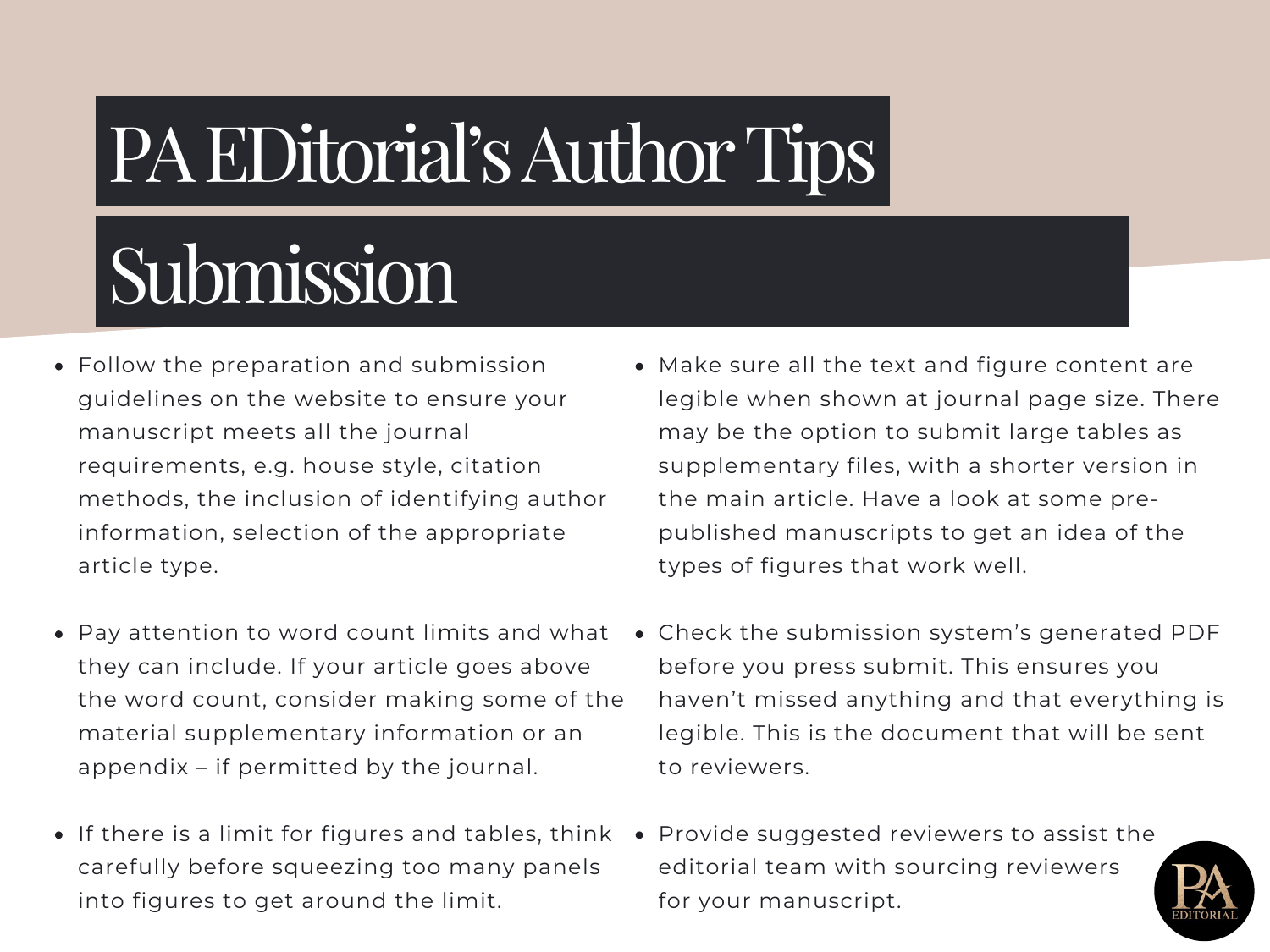#### Revised Submission

- For revised articles, ensure you have provided a point-by-point response to reviewers and a tracked changes version of the manuscript (if appropriate) to help editors easily view the changes you have made to your article. Try to be as specific as possible in your responses and include an explanation for any points that you choose not to respond to.
- Line and page numbers can assist reviewers when they are commenting on your article, so consider adding these (this is a requirement for some journals).